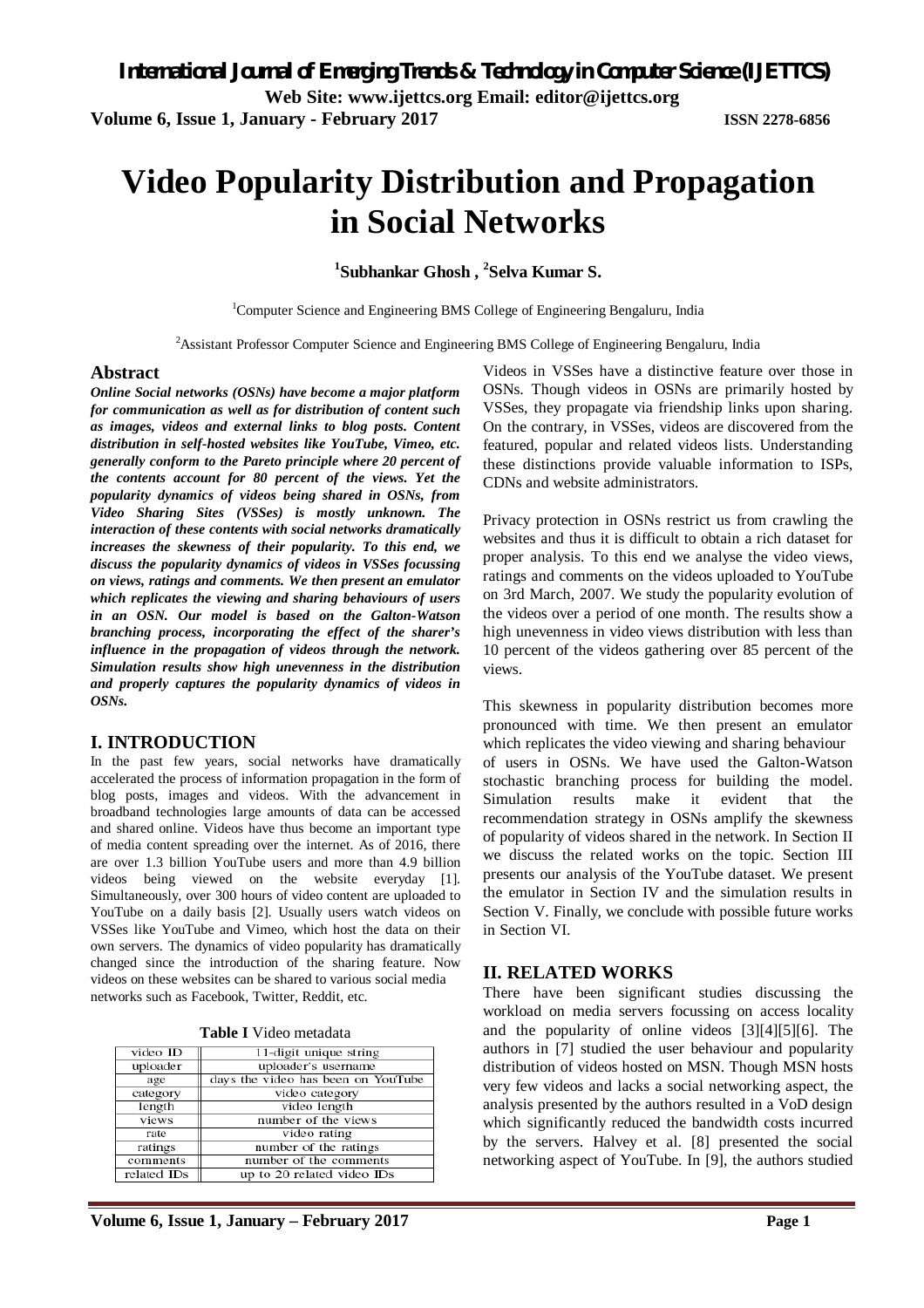*International Journal of Emerging Trends & Technology in Computer Science (IJETTCS)* **Web Site: www.ijettcs.org Email: editor@ijettcs.org** 

#### **Volume 6, Issue 1, January - February 2017 ISSN 2278-6856**

various social networks and verified the small-world and power-law features of social networks.

Cheng et al. [10] crawled the YouTube website for a period of four months and presented an in-depth study on the statistics of YouTube videos ranging from video length distribution to active life span.

Most of the previous works on information propagation are based on epidemic models like the Susceptible-Infectious-Recovered (SIR) [11][12]. A similar work [13] was performed on Flickr to study the propagation of photos which have a longer active life span compared to videos. The authors in [14] studied the factors that affect information dissemination (and its structure) by examining large scale email data. They concluded that the popularity depends on the social and organizational contexts as well. Rodrigues et al. [15] presented the effects of the 'word-of-mouth' technique on information dissemination using data gathered from Twitter. They studied the height, width and size of the propagation trees. Li et al. [16] studied the propagation structures and presented the  $S^2I^3$  model which incorporates the viewing and sharing behaviours of the users.

Major research works have been performed focusing on viral marketing. Budak et al. [17] presented a cascade model to stimulate the spread of good information while simultaneously restricting the spread of bad information.

Bakshy et al. [18] concluded that the largest cascades of propagation are generated by users who have the greatest influence, e.g. number of followers.

A model for simulating video propagation in OSNs was presented by the authors in [19] which focussed on the effect of video properties on the popularity distribution. Our work incorporates the effect of the initiator/sharer's influence along with the video's ratings





on the dissemination of video content in the social networks.

### **III. ANALYSIS OF POPULARITY MEASURES**

We analyze the statistics of YouTube videos obtained from an online dataset. The dataset provides the information presented in Table I. The data crawled provides measures such as the number of ratings, comments, views as well as the user rating for the video. This attributes are essential for analysing the videos' popularity. We take a closer look at the videos uploaded on March 3rd. The crawl results after two days (March 5th), one week (March 12th) and one month (April 2nd) give an idea of the popularity dynamics. Fig. 1 and 2 plot the number of ratings and number of comments on the videos, as observed on April 2nd, respectively. The videos are ranked based on the number of views.





**Volume 6, Issue 1, January – February 2017 Page 2**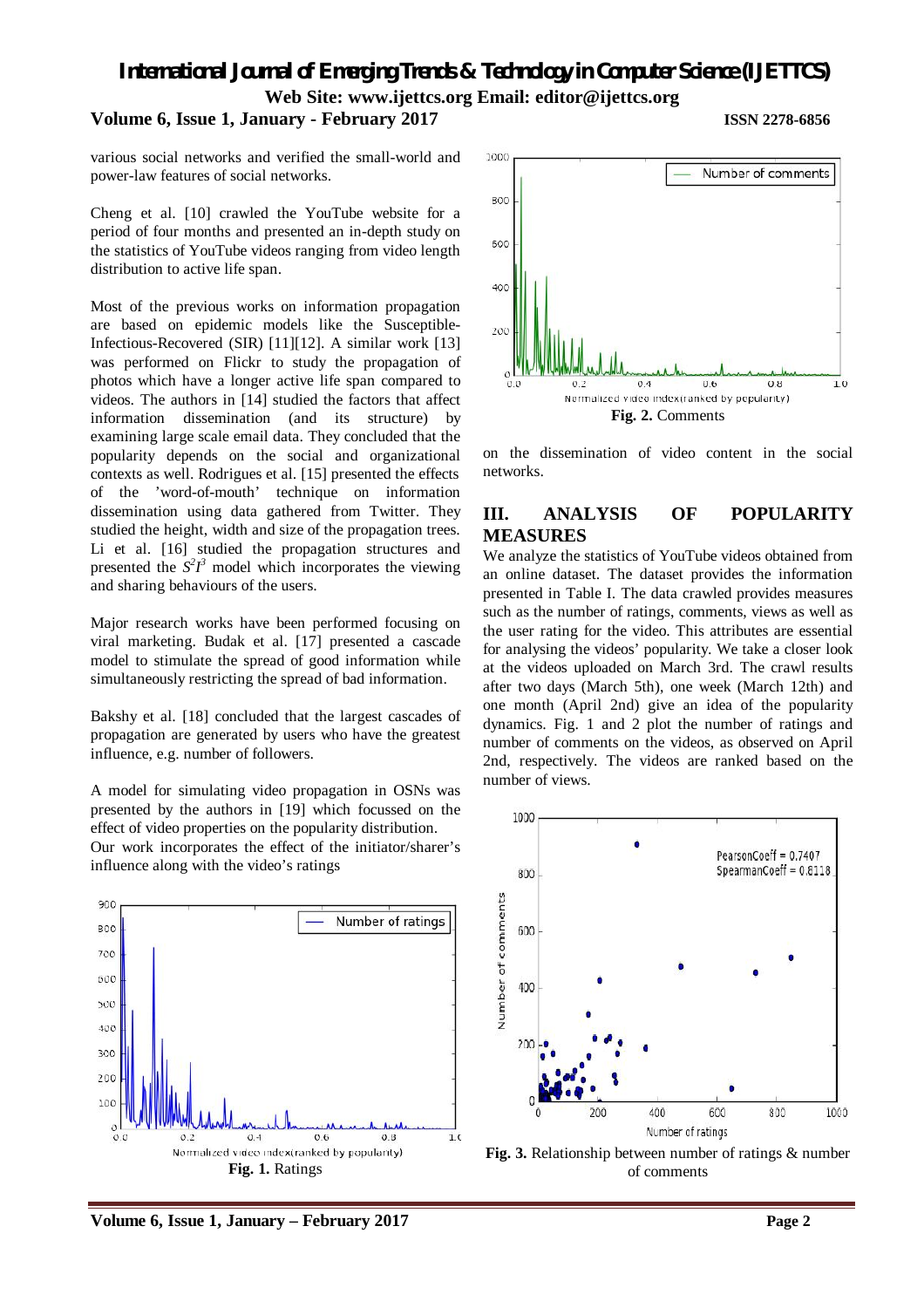# *International Journal of Emerging Trends & Technology in Computer Science (IJETTCS)* **Web Site: www.ijettcs.org Email: editor@ijettcs.org Volume 6, Issue 1, January - February 2017 ISSN 2278-6856**



Fig. 3 shows the correlation between the two quantities. We calculate the Pearson correlation coefficient  $(\rho_p)$  to be 0.7407 and the Spearman's correlation coefficient  $(\rho_p)$  as 0.8118. The quantities show strong correlation with the popular videos gathering more ratings and comments. We do find a few outliers and instances where a highly ranked video has never been rated or commented on.

The Pareto principle is generally used to describe the unevenness in distributions. The plot of video views vs ranking, in Fig. 4, presents the popularity distribution of the videos in our dataset. From the plot, we can observe that less than 10 percent of the popular videos gather majority of the views. This skewness in distribution persists even after a month and becomes even more prominent with time.

### **IV. MODELLING VIEWING AND SHARING BEHAVIOURS**

We have used a modified form of the Galton- Watson stochastic branching process to emulate the viewing and sharing behaviours of users in Online Social Networks. The emulator can generate synthetic user requests to a collection of videos (from YouTube), rate the videos and share it among the adjoining nodes (friends). It can be used to study the popularity dynamics of videos in social networks and also for the purpose of optimizing video caching algorithms.

#### **A. Methodology**

We study the effect of the 'word-of-mouth' technique on the popularity dynamics of videos in social networks. To this end we have used the data crawled from YouTube and simulated the propagation through a synthetic social network. The network is an Erd˝os-R´enyigraph consisting of randomly generated nodes. A section of the network obtained during a sample propagation is presented in Fig. 5. Videos in the dataset have the attributes of ID,

Uploader, age of the video, category, length in seconds, the number of views (*nviews*), video rating (on a scale of 5), number of ratings (*nratings*), number of comments (*ncomments)* and a list of recommended videos. The nodes of our network represent users with five attributes. The user ID, viewing rate of media content(V*wRt*), number of friends (*nf*) and number of uploads (*nu*).

$$
InfSc_k = \frac{\log(1 + nf_k) + \log(1 + nu_k)}{\log(1 + max_{\text{nf}}) + \log(1 + max_{\text{nu}}) + b}
$$
\n(1)

Using these attributes we give each user an Influence Score  $(InfSc)$  which determines his influence on his friends. The value of  $(InfSc)$  depends on the number of friends and uploads made by the user till date as in eqn. 1. Thus, a user with more friends and uploads is considered more influential. The probability of a video being viewed by a user depends on the Influence Score of the initiator/sharer and the prevaling video rating.We have normalized the score of each user by the greatest value of each of the two attributes in the dataset. Thus the range of values of  $(InfSc)$  lies between 0 and 1.

$$
E_i = \sum_{k=1}^{S} InfSc_k \sum_{j=1}^{D^*} (VwRt_j)
$$
 (2)

An expected number of views (eviews) is assigned to each video which represents the maximum number



**Fig. 5**. Subgraph obtained during a sample propagation

of views it could accumulate irrespective of the actual viewing behaviour in the network. We assign an expectation  $(E_i)$  to each video.  $E_i$  (in eqn. 2) is the difference between the expected number of views and the actual number of views (*nviews*). S represents the total shares of a video *i*.  $D<sup>k</sup>$  refers to the number of friends a particular sharer *k* with influence *Inf Sck* has. *VwRtj* is the viewing rate of user j with respect to the total number of videos appearing on his feed.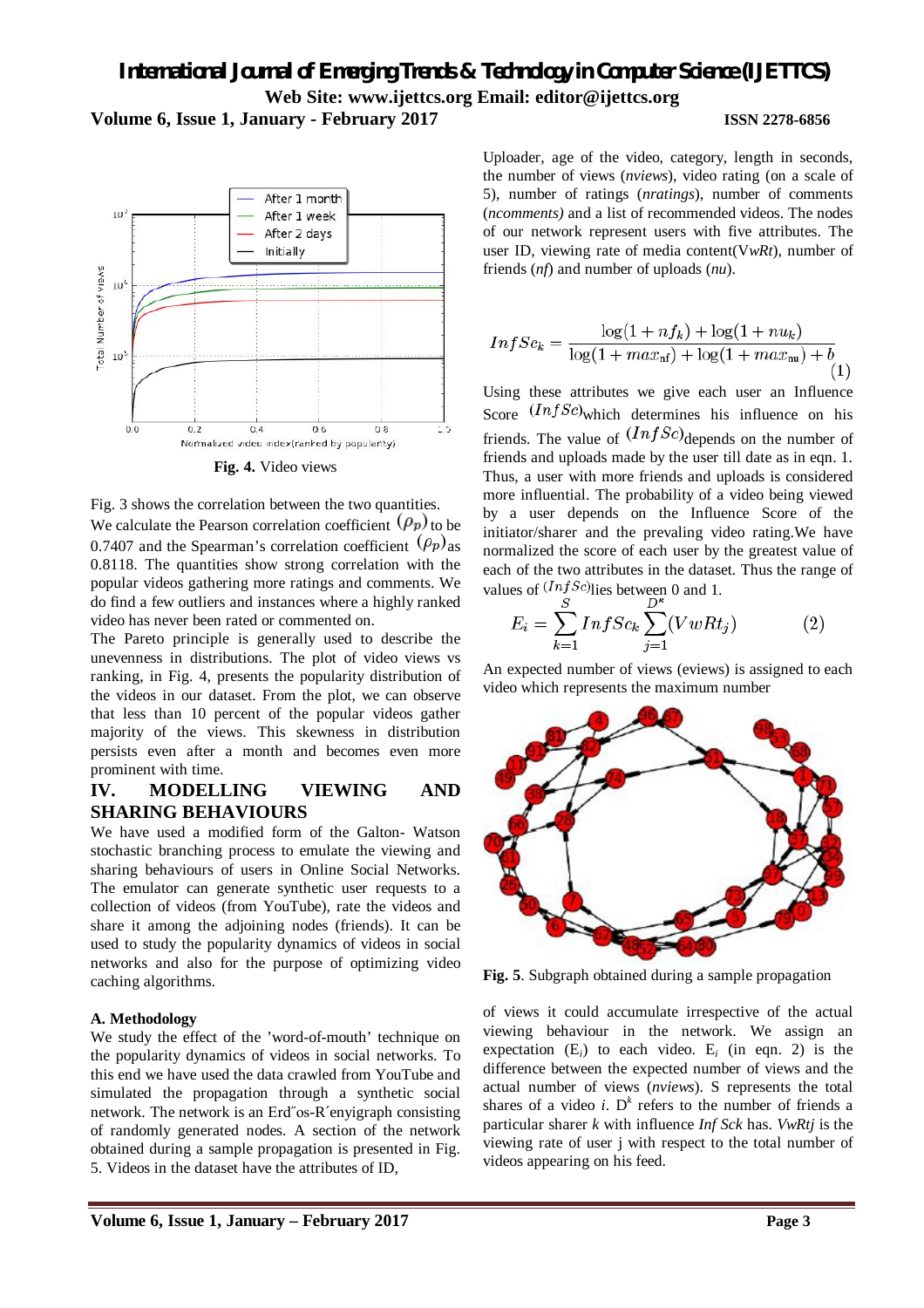## *International Journal of Emerging Trends & Technology in Computer Science (IJETTCS)* **Web Site: www.ijettcs.org Email: editor@ijettcs.org Volume 6, Issue 1, January - February 2017 ISSN 2278-6856**

$$
P_i = \frac{E_i - nviews_i}{\sum_{v=1}^{V} E_v - nviews_v}
$$
 (3)

A recommendation probability (Pi), which is the expectation of a video upon the total expectation for all the videos in the system, is calculated for each video. A larger value of Pi (in eqn. 3) denotes that a user request will have greater probability of being assigned to that video. nviewsi gives the actual number of views of video i, while V is the number of videos in the system. Our model assumes that only the videos shared by a friend, and thus appearing in the news feed of the user, will be viewed and shared.

#### **B. Implementation**

Algorithms 1 presents an implementation of our emulator. A new user request is assigned to a video i according to the recommendation probability (Pi) values. The initiator introduces the video into the network and further sharing behaviour by the friends causes the propagation. A video is viewed if the product of its rating, the user's viewing rate and the parent's influence score is greater than the viewing threshold value (V wRthr). Similarly, an increment in the number of shares of a video occurs when the product of its rating and the user's sharing rate and influence score.

| Algorithm 1 Emulator for video viewing and sharing            |  |  |
|---------------------------------------------------------------|--|--|
| behaviours in OSNs                                            |  |  |
| 1: for request = 1 to $N$ do                                  |  |  |
| a video request is generated by a user;<br>2:                 |  |  |
| request is assigned to video i with probability $P_i$ ;<br>3: |  |  |
| initiator is added to queue and to connected;<br>4:           |  |  |
| 5:<br>for user in queue do                                    |  |  |
| <b>if</b> user is <i>initiator</i> then<br>6:                 |  |  |
| 7:<br>$nviews_{i++}$                                          |  |  |
| 8:<br>$eviews_i++$                                            |  |  |
| update $VidRt_i$ incorporating user response;<br>9:           |  |  |
| add friends to queue and to connected;<br>10:                 |  |  |
| increment $eviews_i$ by number of neighbors;<br>11:           |  |  |
| else<br>12:                                                   |  |  |
| if $VidRt_i * VwRt_{user} * InfSc_{parent} \geq$<br>13:       |  |  |
| $VwRthr$ then                                                 |  |  |
| 14:<br>$nviews_i++$                                           |  |  |
| 15:<br>$eviews_i++$ ;                                         |  |  |
| update $VidRt_i$ incorporating user re-<br>16:                |  |  |
| sponse;                                                       |  |  |
| end if<br>17:                                                 |  |  |
| if $VidRt_i * ShRt_{user} * InfSc_{parent} \geq$<br>18:       |  |  |
| $ShRthr$ then                                                 |  |  |
| add neighbors to <i>connected</i> if not present<br>19:       |  |  |
| already;                                                      |  |  |
| add neighbors to <i>queue</i> if not in<br>20:                |  |  |
| <i>connected</i> .                                            |  |  |
| increment $eviews_i$ by number of neigh-<br>21:               |  |  |
| bors;                                                         |  |  |
| end if<br>22:                                                 |  |  |
| end if<br>23:                                                 |  |  |
| end for<br>24:                                                |  |  |
| update $E_i$ and $P_i$<br>25:                                 |  |  |
| $26:$ end for                                                 |  |  |
|                                                               |  |  |

surpass the sharing threshold (ShRthr). For the value of InfScparent, we consider the first sharer in situations where multiple users have shared the same video. We dynamically update the popularity of the videos after each complete propagation through the network.

#### **V. RESULT**

Fig. 6 presents the simulation result of the emulator's performance. The result of the propagation shows a high skewness in the number of views. We see that less than 10 percent of the videos attribute for the majority of the total number of views. This states that the 'word-of-mouth' technique results in greater unevenness in the viewing behaviour of media content in social networks as compared to the 80-20 distribution of the Pareto principle. It can also be noted that the unpopular videos on a video sharing site are not deleted and can accumulate more views slowly over time. On the contrary, videos in social networks are completely lost if they are not re-shared and thus cannot gather any further views over time.



#### **VI. CONCLUSION**

In this article we discussed the various popularity metrics of videos shared in OSNs, which are primarily hosted in VSSes like YouTube. We saw that most videos gain very few comments and ratings compared to their number of views. We discussed the skewness of the video popularity based on the observation that less than 10 percent of the videos acquire the majority of views and this skewness persists even after an extended period of time. Finally, we presented an emulator to model the video viewing and sharing behaviours of users in OSNs. Our emulator captures the unevenness of video popularity in OSNs considering features such as the influence of the sharer and the prevailing popularity of the video.

There are many possible future works relevant to our study. Incorporating the effect of the social structure, in tandem with the discussed parameters, on the video popularity would be an interesting prospect. We expect to further improve our model in our future works, for optimal usage by VSS operators.